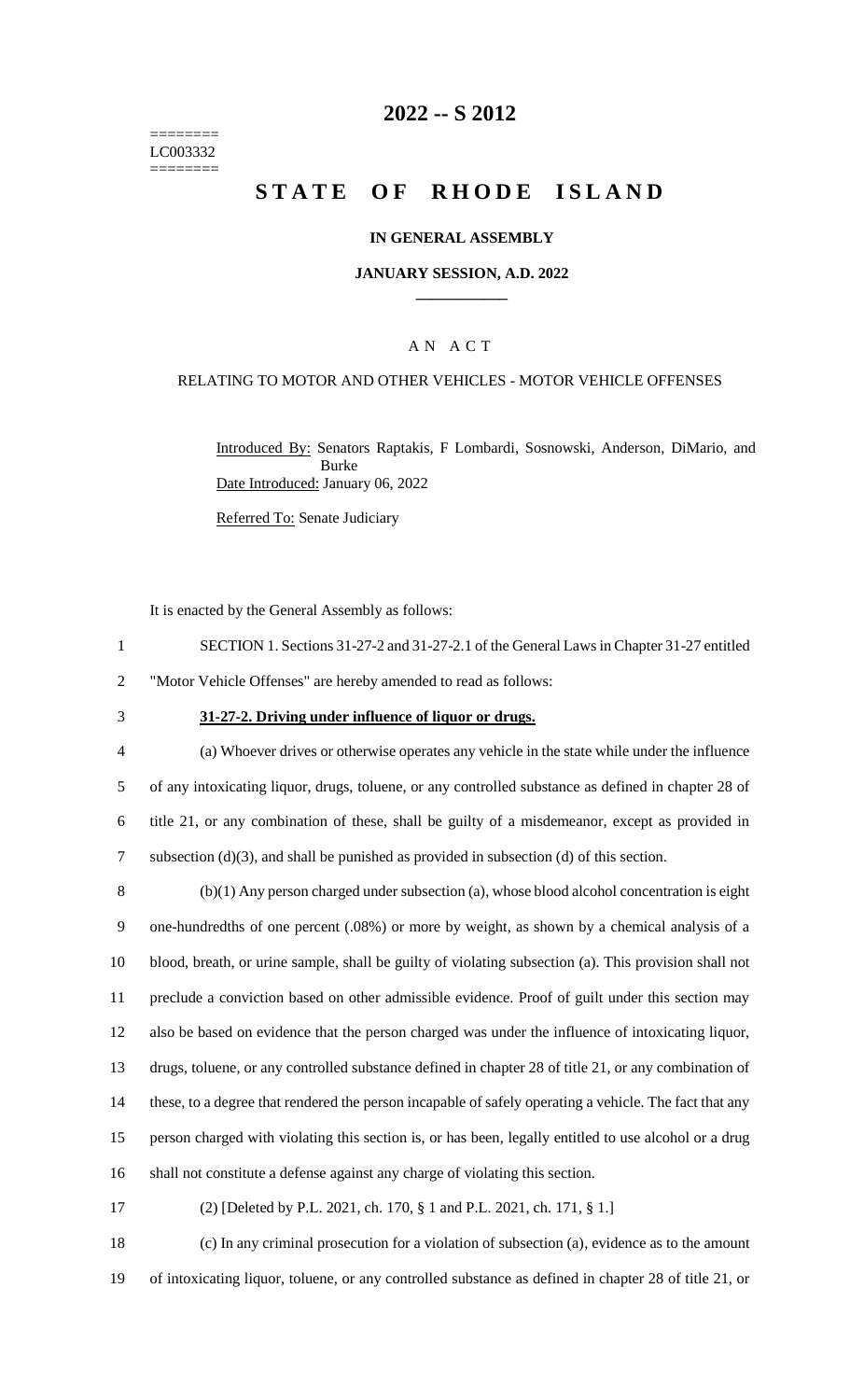any combination of these, in the defendant's blood at the time alleged as shown by a chemical analysis of the defendant's breath, blood, or urine or other bodily substance, shall be admissible and competent, provided that evidence is presented that the following conditions have been complied with:

 (1) The defendant has consented to the taking of the test upon which the analysis is made. Evidence that the defendant had refused to submit to the test shall not be admissible unless the defendant elects to testify.

 (2) A true copy of the report of the test result was hand delivered at the location of the test or mailed within seventy-two (72) hours of the taking of the test to the person submitting to a breath test.

 (3) Any person submitting to a chemical test of blood, urine, or other body fluids shall have a true copy of the report of the test result mailed to him or her within thirty (30) days following the taking of the test.

 (4) The test was performed according to methods and with equipment approved by the director of the department of health of the state of Rhode Island and by an authorized individual.

 (5) Equipment used for the conduct of the tests by means of breath analysis had been tested for accuracy within thirty (30) days preceding the test by personnel qualified as hereinbefore provided, and breathalyzer operators shall be qualified and certified by the department of health within three hundred sixty-five (365) days of the test.

 (6) The person arrested and charged with operating a motor vehicle while under the influence of intoxicating liquor, toluene, or any controlled substance as defined in chapter 28 of title 21 or any combination of these in violation of subsection (a), was afforded the opportunity to have an additional chemical test. The officer arresting or so charging the person shall have informed the person of this right and afforded him or her a reasonable opportunity to exercise this right, and a notation to this effect is made in the official records of the case in the police department. Refusal to permit an additional chemical test shall render incompetent and inadmissible in evidence the original report.

28 (d)(1) (i) Every person found to have violated subsection  $(b)(1)$  shall be sentenced as follows: for a first violation whose blood alcohol concentration is eight one-hundredths of one percent (.08%), but less than one-tenth of one percent (.1%), by weight, or who has a blood presence of any scheduled controlled substance as defined in chapter 28 of title 21, shall be subject to a fine of not less than one hundred dollars (\$100), nor more than three hundred dollars (\$300); shall be required to perform ten (10) to sixty (60) hours of public community restitution, and/or shall be imprisoned for up to one year. The sentence may be served in any unit of the adult correctional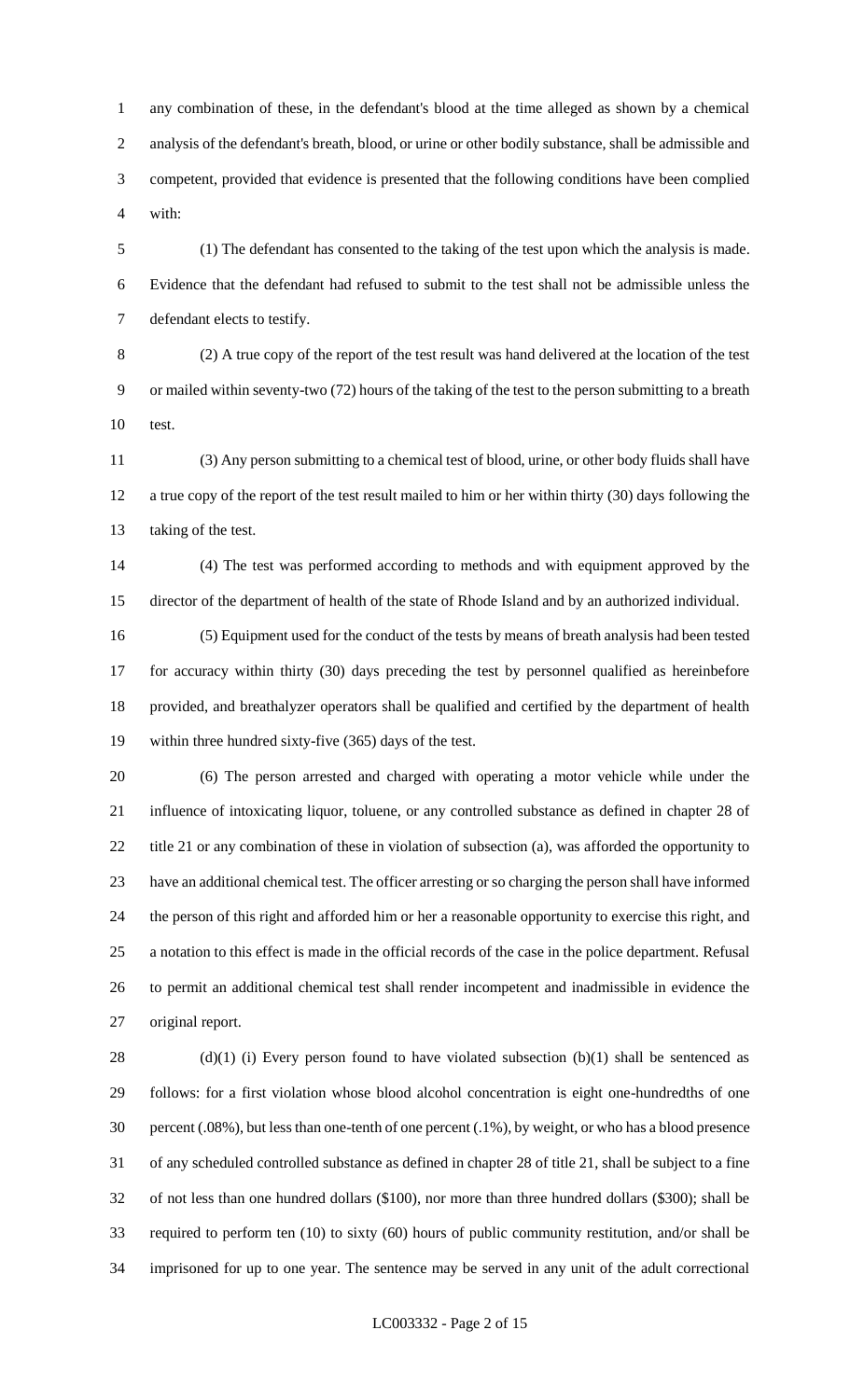institutions in the discretion of the sentencing judge and/or shall be required to attend a special course on driving while intoxicated or under the influence of a controlled substance; provided, however, that the court may permit a servicemember or veteran to complete any court-approved counseling program administered or approved by the Veterans' Administration, and his or her driver's license shall be suspended for thirty (30) days up to one hundred eighty (180) days. The sentencing judge or magistrate may prohibit that person from operating a motor vehicle, pursuant to subsection (d)(9) or (d)(10) of this section, that is not equipped with an ignition interlock system and/or blood and urine testing as provided in § 31-27-2.8.

 (ii) Every person convicted of a first violation whose blood alcohol concentration is one- tenth of one percent (.1%) by weight or above, but less than fifteen hundredths of one percent (.15%), or whose blood alcohol concentration is unknown, shall be subject to a fine of not less than one hundred (\$100) dollars, nor more than four hundred dollars (\$400), and shall be required to perform ten (10) to sixty (60) hours of public community restitution and/or shall be imprisoned for up to one year. The sentence may be served in any unit of the adult correctional institutions in the discretion of the sentencing judge. The person's driving license shall be suspended for a period of 16 three (3) months to twelve (12) months. The sentencing judge shall require attendance at a special course on driving while intoxicated or under the influence of a controlled substance and/or alcoholic or drug treatment for the individual; provided, however, that the court may permit a servicemember or veteran to complete any court-approved counseling program administered or approved by the Veterans' Administration. The sentencing judge or magistrate may prohibit that person from operating a motor vehicle that is not equipped with an ignition interlock system as provided in § 31-27-2.8.

 (iii) Every person convicted of a first offense whose blood alcohol concentration is fifteen hundredths of one percent (.15%) or above, or who is under the influence of a drug, toluene, or any controlled substance as defined in subsection (b)(1), shall be subject to a fine of five hundred dollars (\$500) and shall be required to perform twenty (20) to sixty (60) hours of public community restitution and/or shall be imprisoned for up to one year. The sentence may be served in any unit of the adult correctional institutions in the discretion of the sentencing judge. The person's driving license shall be suspended for a period of three (3) months to eighteen (18) months. The sentencing judge shall require attendance at a special course on driving while intoxicated or under the influence of a controlled substance and/or alcohol or drug treatment for the individual; provided, however, that the court may permit a servicemember or veteran to complete any court-approved counseling program administered or approved by the Veterans' Administration. The sentencing judge or magistrate shall prohibit that person from operating a motor vehicle, pursuant to subsection (d)(9)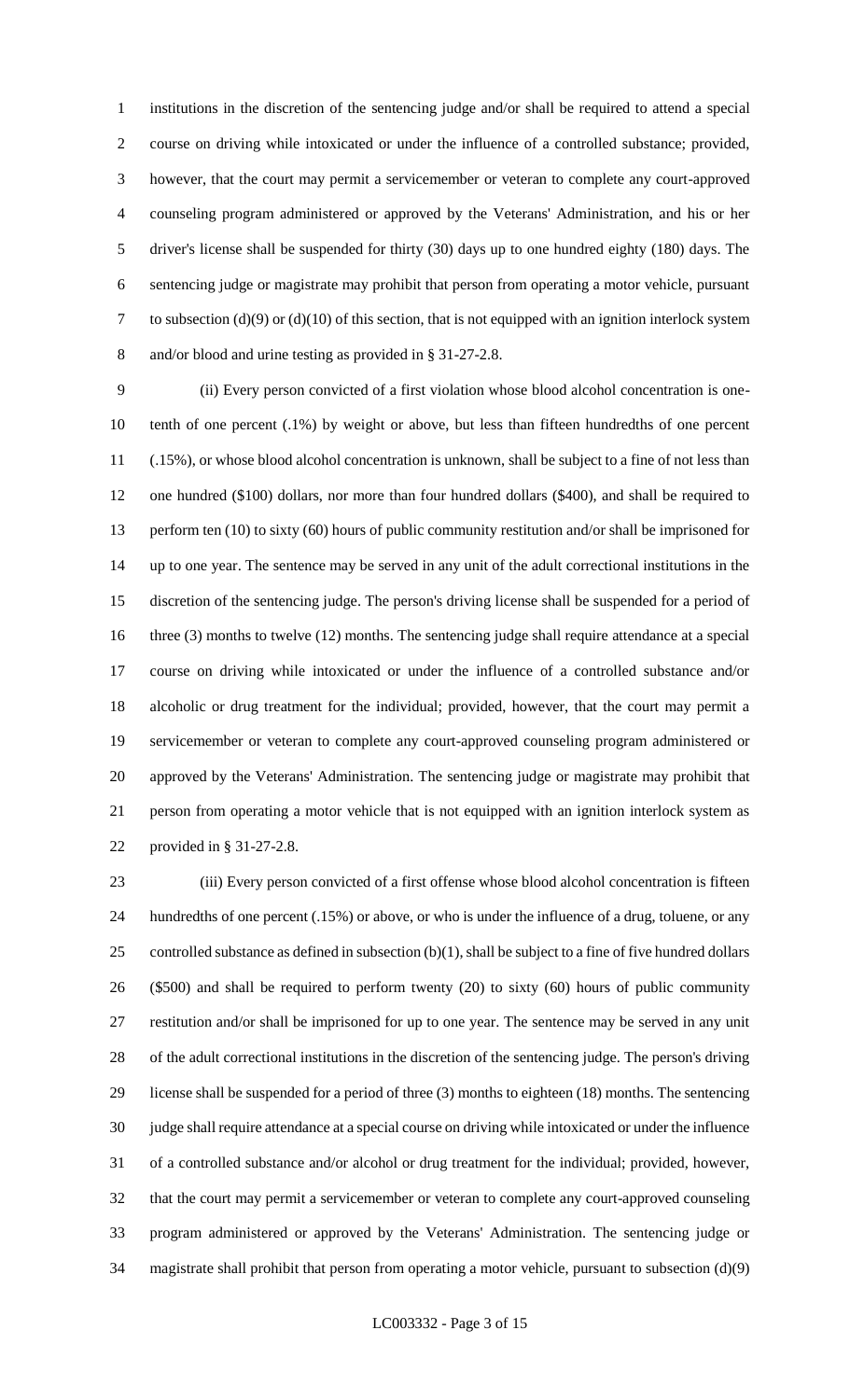1 or (d)(10) of this section, that is not equipped with an ignition interlock system and/or blood and urine testing as provided in § 31-27-2.8.

3 (2)(i) Every person convicted of a second violation within a five-year (5) ten-year (10) period with a blood alcohol concentration of eight one-hundredths of one percent (.08%) or above, but less than fifteen hundredths of one percent (.15%), or whose blood alcohol concentration is unknown, or who has a blood presence of any controlled substance as defined in chapter 28 of title 7 21, and every person convicted of a second violation within a  $f^2$  iver-year (5) ten-year (10) period, regardless of whether the prior violation and subsequent conviction was a violation and subsequent conviction under this statute or under the driving under the influence of liquor or drugs statute of any other state, shall be subject to a mandatory fine of four hundred dollars (\$400). The person's driving license shall be suspended for a period of one year to two (2) years, and the individual shall be sentenced to not less than ten (10) days, nor more than one year, in jail. The sentence may be served in any unit of the adult correctional institutions in the discretion of the sentencing judge; however, not less than forty-eight (48) hours of imprisonment shall be served consecutively. The sentencing judge shall require alcohol or drug treatment for the individual; provided, however, that the court may permit a servicemember or veteran to complete any court-approved counseling program administered or approved by the Veterans' Administration and shall prohibit that person 18 from operating a motor vehicle, pursuant to subsection  $(d)(9)$  or  $(d)(10)$  of this section, that is not equipped with an ignition interlock system and/or blood and urine testing as provided in § 31-27- 2.8.

21 (ii) Every person convicted of a second violation within a  $\frac{five\text{-}year (5) ten\text{-}year (10)}{10} period$  whose blood alcohol concentration is fifteen hundredths of one percent (.15%) or above, by weight as shown by a chemical analysis of a blood, breath, or urine sample, or who is under the influence of a drug, toluene, or any controlled substance as defined in subsection (b)(1), shall be subject to mandatory imprisonment of not less than six (6) months, nor more than one year; a mandatory fine of not less than one thousand dollars (\$1,000); and a mandatory license suspension for a period of two (2) years from the date of completion of the sentence imposed under this subsection. The sentencing judge shall require alcohol or drug treatment for the individual; provided, however, that the court may permit a servicemember or veteran to complete any court approved counseling program administered or approved by the Veterans' Administration. The sentencing judge or magistrate shall prohibit that person from operating a motor vehicle, pursuant to subsection (d)(9) or (d)(10) of this section, that is not equipped with an ignition interlock system and/or blood and urine testing as provided in § 31-27-2.8.

34 (3)(i) Every person convicted of a third or subsequent violation within a  $\frac{f^2}{f^2}$  ten-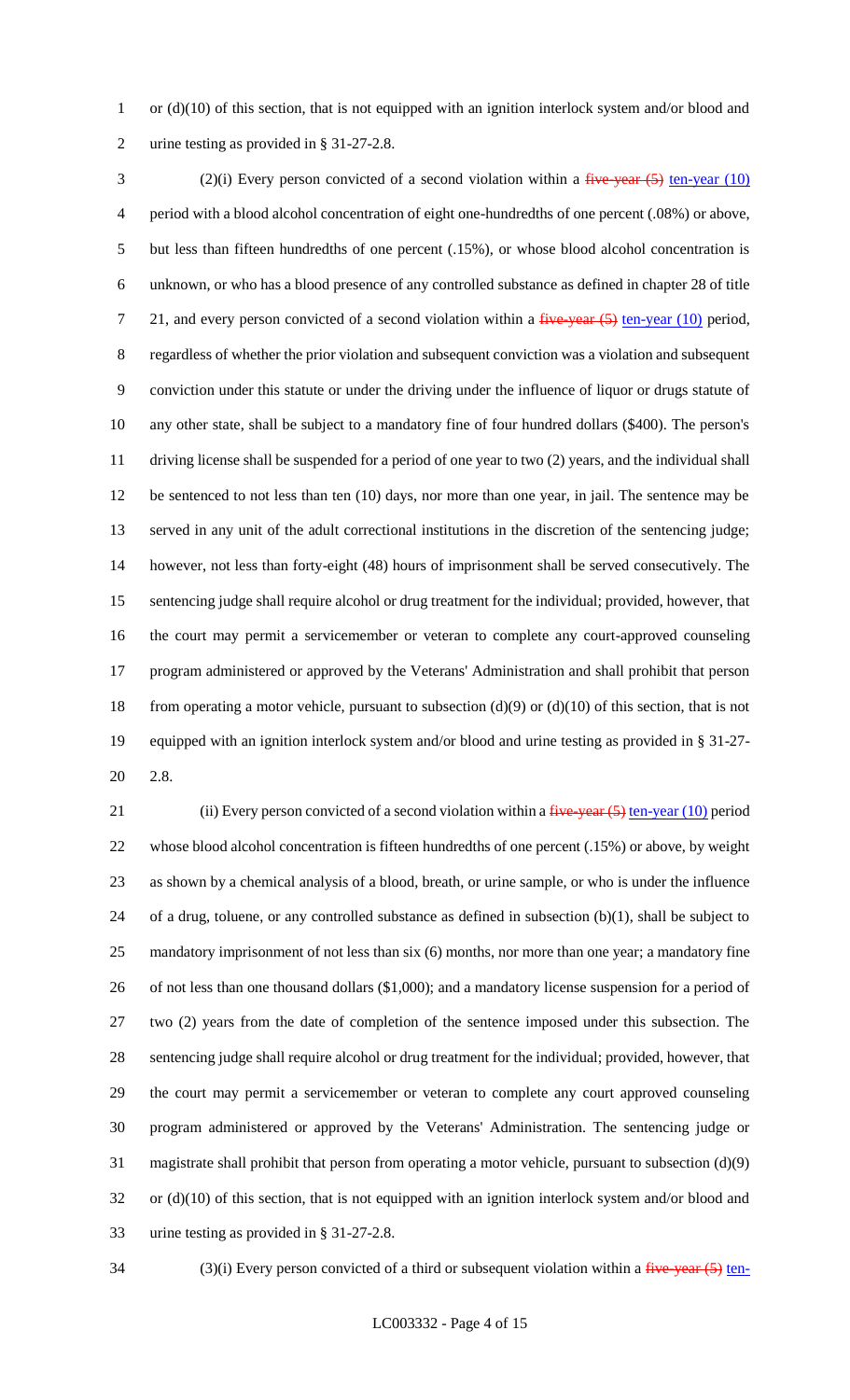1 year (10) period with a blood alcohol concentration of eight one-hundredths of one percent (.08%) or above, but less than fifteen hundredths of one percent (.15%), or whose blood alcohol concentration is unknown or who has a blood presence of any scheduled controlled substance as defined in chapter 28 of title 21, regardless of whether any prior violation and subsequent conviction was a violation and subsequent conviction under this statute or under the driving under the influence of liquor or drugs statute of any other state, shall be guilty of a felony and be subject to a mandatory fine of four hundred (\$400) dollars. The person's driving license shall be suspended for a period of two (2) years to three (3) years, and the individual shall be sentenced to not less than one year and not more than three (3) years in jail. The sentence may be served in any unit of the adult correctional institutions in the discretion of the sentencing judge; however, not less than forty- eight (48) hours of imprisonment shall be served consecutively. The sentencing judge shall require alcohol or drug treatment for the individual; provided, however, that the court may permit a servicemember or veteran to complete any court-approved counseling program administered or approved by the Veterans' Administration, and shall prohibit that person from operating a motor vehicle, pursuant to subsection (d)(9) or (d)(10) of this section, that is not equipped with an ignition interlock system and/or blood and urine testing as provided in § 31-27-2.8.

17 (ii) Every person convicted of a third or subsequent violation within a five-year (5) ten-18 year (10) period whose blood alcohol concentration is fifteen hundredths of one percent (.15%) above by weight as shown by a chemical analysis of a blood, breath, or urine sample, or who is under the influence of a drug, toluene, or any controlled substance as defined in subsection (b)(1), shall be subject to mandatory imprisonment of not less than three (3) years, nor more than five (5) years; a mandatory fine of not less than one thousand dollars (\$1,000), nor more than five thousand dollars (\$5,000); and a mandatory license suspension for a period of three (3) years from the date of completion of the sentence imposed under this subsection. The sentencing judge shall require alcohol or drug treatment for the individual. The sentencing judge or magistrate shall prohibit that 26 person from operating a motor vehicle, pursuant to subsection  $(d)(9)$  or  $(d)(10)$  of this section, that is not equipped with an ignition interlock system and/or blood and urine testing as provided in § 31-27-2.8.

 (iii) In addition to the foregoing penalties, every person convicted of a third or subsequent 30 violation within a  $\frac{five-year(5)}{en-year(10)}$  period, regardless of whether any prior violation and subsequent conviction was a violation and subsequent conviction under this statute or under the driving under the influence of liquor or drugs statute of any other state, shall be subject, in the discretion of the sentencing judge, to having the vehicle owned and operated by the violator seized and sold by the state of Rhode Island, with all funds obtained by the sale to be transferred to the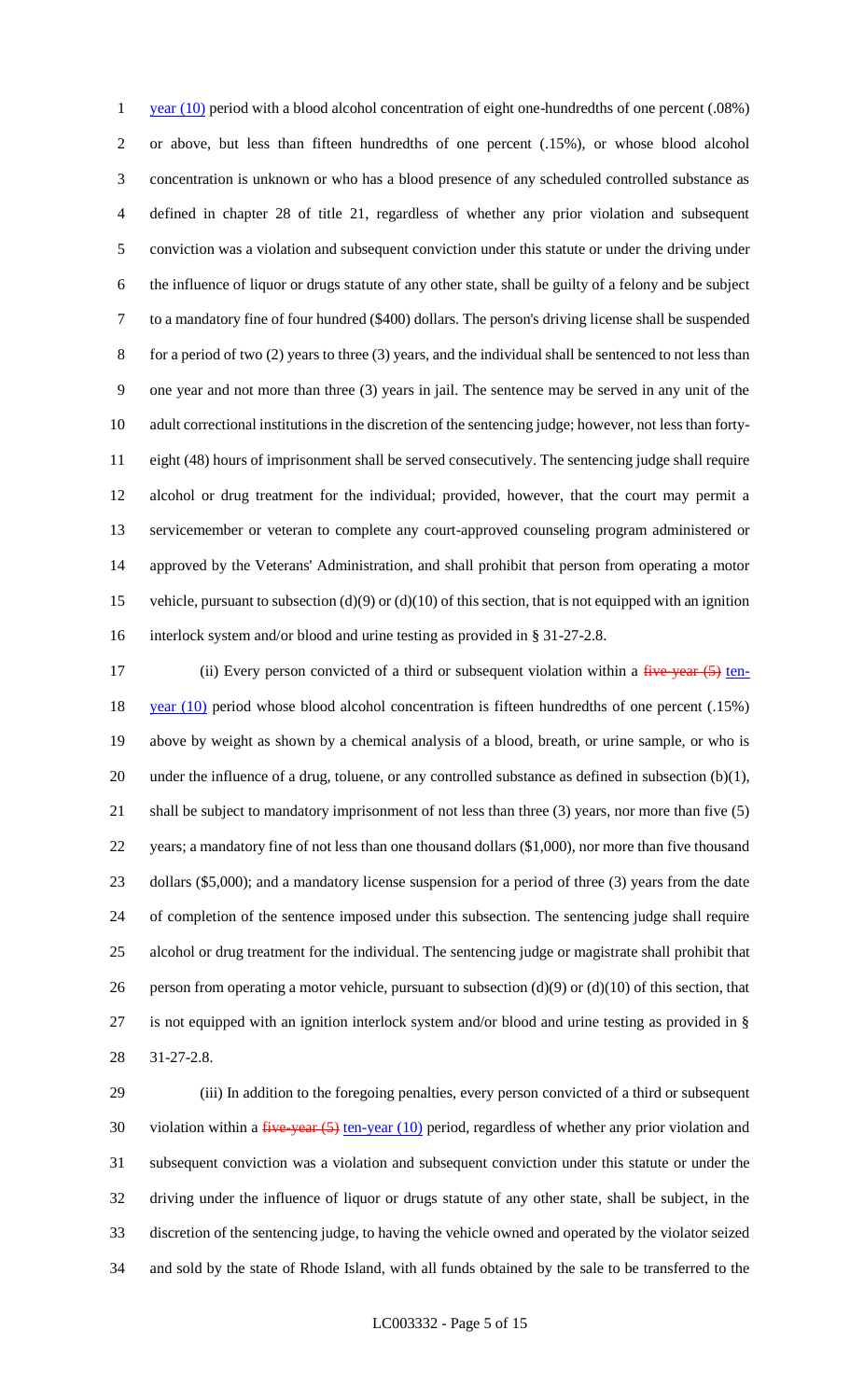general fund.

 (4) Whoever drives or otherwise operates any vehicle in the state while under the influence of any intoxicating liquor, drugs, toluene, or any controlled substance as defined in chapter 28 of title 21, or any combination of these, when his or her license to operate is suspended, revoked, or cancelled for operating under the influence of a narcotic drug or intoxicating liquor, shall be guilty of a felony punishable by imprisonment for not more than three (3) years and by a fine of not more than three thousand dollars (\$3,000). The court shall require alcohol and/or drug treatment for the individual; provided, the penalties provided for in this subsection (d)(4) shall not apply to an individual who has surrendered his or her license and served the court-ordered period of suspension, but who, for any reason, has not had his or her license reinstated after the period of suspension, revocation, or suspension has expired; provided, further, the individual shall be subject to the 12 provisions of subsection  $(d)(2)(i)$ ,  $(d)(2)(ii)$ ,  $(d)(3)(i)$ ,  $(d)(3)(ii)$ , or  $(d)(3)(iii)$  regarding subsequent offenses, and any other applicable provision of this section.

 (5)(i) For purposes of determining the period of license suspension, a prior violation shall constitute any charge brought and sustained under the provisions of this section or § 31-27-2.1.

 (ii) Any person over the age of eighteen (18) who is convicted under this section for operating a motor vehicle while under the influence of alcohol, other drugs, or a combination of these, while a child under the age of thirteen (13) years was present as a passenger in the motor vehicle when the offense was committed shall be subject to immediate license suspension pending prosecution. Any person convicted of violating this section shall be guilty of a misdemeanor for a first offense and may be sentenced to a term of imprisonment of not more than one year and a fine not to exceed one thousand dollars (\$1,000). Any person convicted of a second or subsequent offense shall be guilty of a felony offense and may be sentenced to a term of imprisonment of not more than five (5) years and a fine not to exceed five thousand dollars (\$5,000). The sentencing judge shall also order a license suspension of up to two (2) years, require attendance at a special course on driving while intoxicated or under the influence of a controlled substance, and alcohol or drug education and/or treatment. The individual may also be required to pay a highway assessment fee of no more than five hundred dollars (\$500) and the assessment shall be deposited in the general fund.

 (6)(i) Any person convicted of a violation under this section shall pay a highway assessment fine of five hundred dollars (\$500) that shall be deposited into the general fund. The assessment provided for by this subsection shall be collected from a violator before any other fines authorized by this section.

(ii) Any person convicted of a violation under this section shall be assessed a fee of eighty-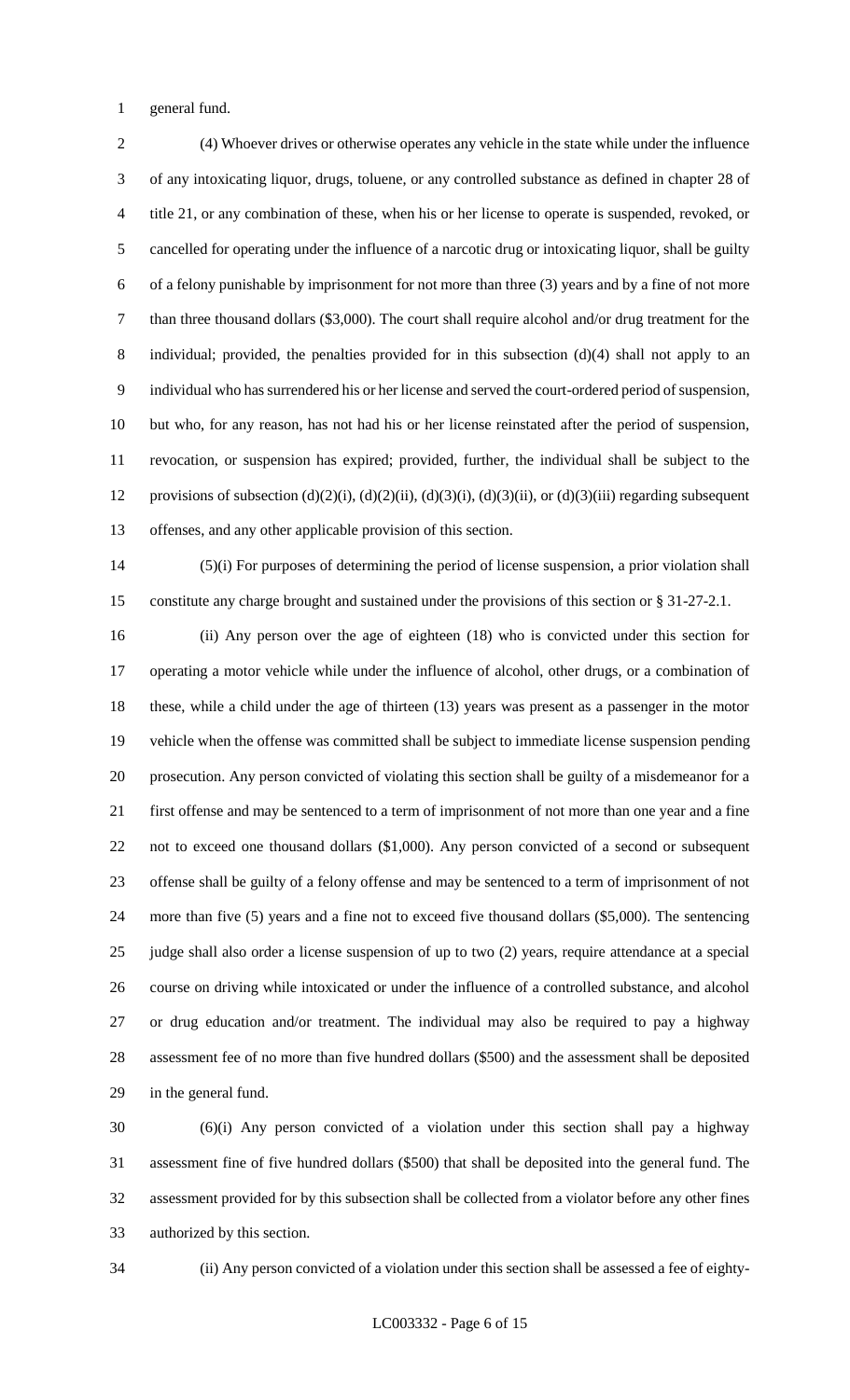six dollars (\$86).

 (7)(i) If the person convicted of violating this section is under the age of eighteen (18) years, for the first violation he or she shall be required to perform ten (10) to sixty (60) hours of public community restitution and the juvenile's driving license shall be suspended for a period of six (6) months, and may be suspended for a period up to eighteen (18) months. The sentencing judge shall also require attendance at a special course on driving while intoxicated or under the influence of a controlled substance and alcohol or drug education and/or treatment for the juvenile. The juvenile may also be required to pay a highway assessment fine of no more than five hundred dollars (\$500) and the assessment imposed shall be deposited into the general fund.

 (ii) If the person convicted of violating this section is under the age of eighteen (18) years, for a second or subsequent violation regardless of whether any prior violation and subsequent conviction was a violation and subsequent conviction under this statute or under the driving under the influence of liquor or drugs statute of any other state, he or she shall be subject to a mandatory suspension of his or her driving license until such time as he or she is twenty-one (21) years of age and may, in the discretion of the sentencing judge, also be sentenced to the Rhode Island training school for a period of not more than one year and/or a fine of not more than five hundred dollars (\$500).

 (8) Any person convicted of a violation under this section may undergo a clinical assessment at the community college of Rhode Island's center for workforce and community education. Should this clinical assessment determine problems of alcohol, drug abuse, or psychological problems associated with alcoholic or drug abuse, this person shall be referred to an appropriate facility, licensed or approved by the department of behavioral healthcare, developmental disabilities and hospitals, for treatment placement, case management, and monitoring. In the case of a servicemember or veteran, the court may order that the person be evaluated through the Veterans' Administration. Should the clinical assessment determine problems of alcohol, drug abuse, or psychological problems associated with alcohol or drug abuse, the person may have their treatment, case management, and monitoring administered or approved by the Veterans' Administration.

 (9) Notwithstanding any other sentencing and disposition provisions contained in this chapter, if the judge or magistrate makes a finding beyond a reasonable doubt that a motorist was operating a vehicle in the state while under the influence of drugs, toluene, or any controlled substance as evidenced by the presence of controlled substances on or about the person or vehicle, or other reliable indicia or articulable conditions thereof, but not intoxicating liquor based on a preliminary breath test, results from a breathalyzer that indicates no blood alcohol concentration,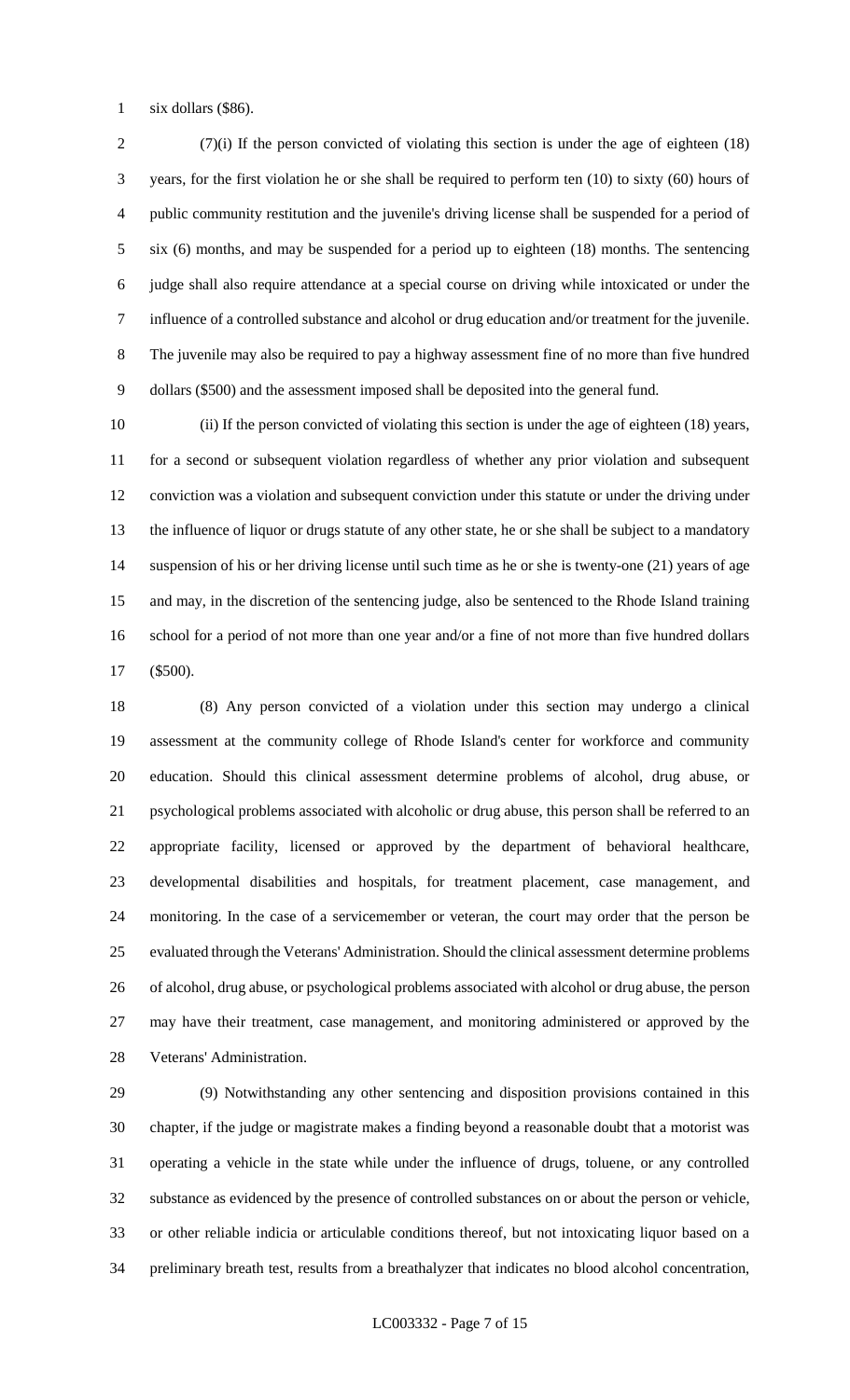or both, the judge or magistrate may exercise his or her discretion and eliminate the requirement of an ignition interlock system; provided, that blood and/or urine testing is mandated as a condition to operating a motor vehicle as provided in § 31-27-2.8.

 (10) Notwithstanding any other sentencing and disposition provisions contained in this chapter, if the judge or magistrate makes a finding beyond a reasonable doubt that a motorist was operating a vehicle in the state while under the influence of drugs, toluene, or any controlled substance as evidenced by the presence of controlled substances on or about the person or vehicle, or other reliable indicia or articulable conditions thereof and intoxicating liquor based on a preliminary breath test, results from a breathalyzer that indicates blood alcohol concentration, or both, the judge or magistrate may require an ignition interlock system in addition to blood and/or urine testing as a condition to operating a motor vehicle as provided in § 31-27-2.8.

 (e) Percent by weight of alcohol in the blood shall be based upon milligrams of alcohol per one hundred cubic centimeters (100 cc) of blood.

 (f)(1) There is established an alcohol and drug safety unit within the division of motor vehicles to administer an alcohol safety action program. The program shall provide for placement and follow-up for persons who are required to pay the highway safety assessment. The alcohol and drug safety action program will be administered in conjunction with alcohol and drug programs licensed by the department of behavioral healthcare, developmental disabilities and hospitals.

 (2) Persons convicted under the provisions of this chapter shall be required to attend a special course on driving while intoxicated or under the influence of a controlled substance, and/or participate in an alcohol or drug treatment program; provided, however, that the court may permit a servicemember or veteran to complete any court-approved counseling program administered or approved by the Veterans' Administration. The course shall take into consideration any language barrier that may exist as to any person ordered to attend, and shall provide for instruction reasonably calculated to communicate the purposes of the course in accordance with the requirements of the subsection. Any costs reasonably incurred in connection with the provision of this accommodation shall be borne by the person being retrained. A copy of any violation under this section shall be forwarded by the court to the alcohol and drug safety unit. In the event that persons convicted under the provisions of this chapter fail to attend and complete the above course or treatment program, as ordered by the judge, then the person may be brought before the court, and after a hearing as to why the order of the court was not followed, may be sentenced to jail for a period not exceeding one year.

 (3) The alcohol and drug safety action program within the division of motor vehicles shall be funded by general revenue appropriations.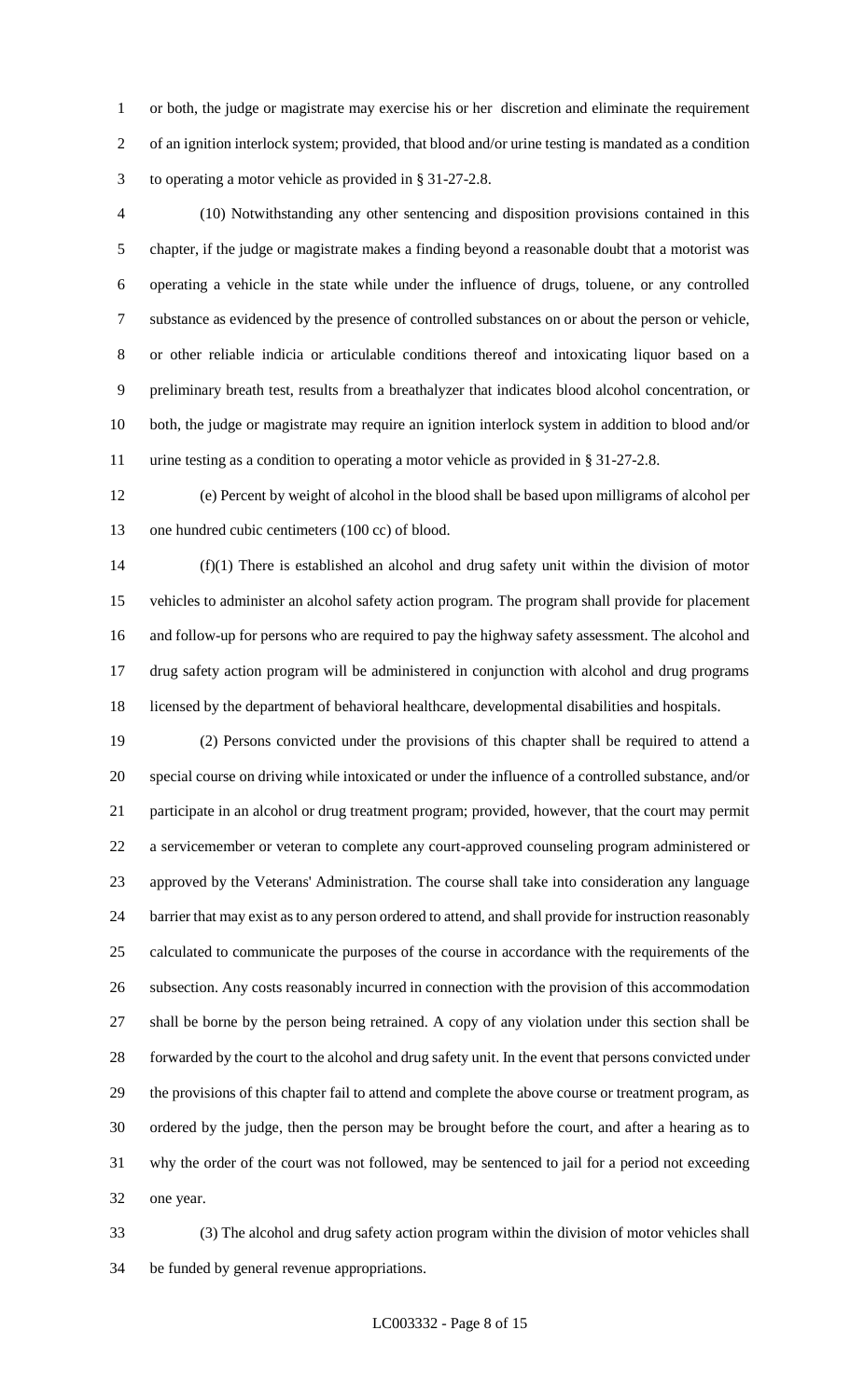(g) The director of the department of health is empowered to make and file with the secretary of state regulations that prescribe the techniques and methods of chemical analysis of the person's body fluids or breath and the qualifications and certification of individuals authorized to administer this testing and analysis.

 (h) Jurisdiction for misdemeanor violations of this section shall be with the district court for persons eighteen (18) years of age or older and to the family court for persons under the age of eighteen (18) years. The courts shall have full authority to impose any sentence authorized and to order the suspension of any license for violations of this section. Trials in superior court are not required to be scheduled within thirty (30) days of the arraignment date.

 (i) No fines, suspensions, assessments, alcohol or drug treatment programs, course on driving while intoxicated or under the influence of a controlled substance, public community restitution, or jail provided for under this section can be suspended.

 (j) An order to attend a special course on driving while intoxicated, that shall be administered in cooperation with a college or university accredited by the state, shall include a provision to pay a reasonable tuition for the course in an amount not less than twenty-five dollars (\$25.00), and a fee of one hundred seventy-five dollars (\$175), which fee shall be deposited into the general fund.

 (k) For the purposes of this section, any test of a sample of blood, breath, or urine for the presence of alcohol that relies in whole or in part upon the principle of infrared light absorption is considered a chemical test.

 (l) If any provision of this section, or the application of any provision, shall for any reason be judged invalid, such a judgment shall not affect, impair, or invalidate the remainder of the section, but shall be confined in this effect to the provision or application directly involved in the controversy giving rise to the judgment.

 (m) For the purposes of this section, "servicemember" means a person who is presently serving in the armed forces of the United States, including the Coast Guard, a reserve component thereof, or the National Guard. "Veteran" means a person who has served in the armed forces, including the Coast Guard of the United States, a reserve component thereof, or the National Guard, and has been discharged under other than dishonorable conditions.

### **31-27-2.1. Refusal to submit to chemical test.**

 (a) Any person who operates a motor vehicle within this state shall be deemed to have given his or her consent to chemical tests of his or her breath, blood, and/or urine for the purpose of determining the chemical content of his or her body fluids or breath. No more than two (2) complete tests, one for the presence of intoxicating liquor and one for the presence of toluene or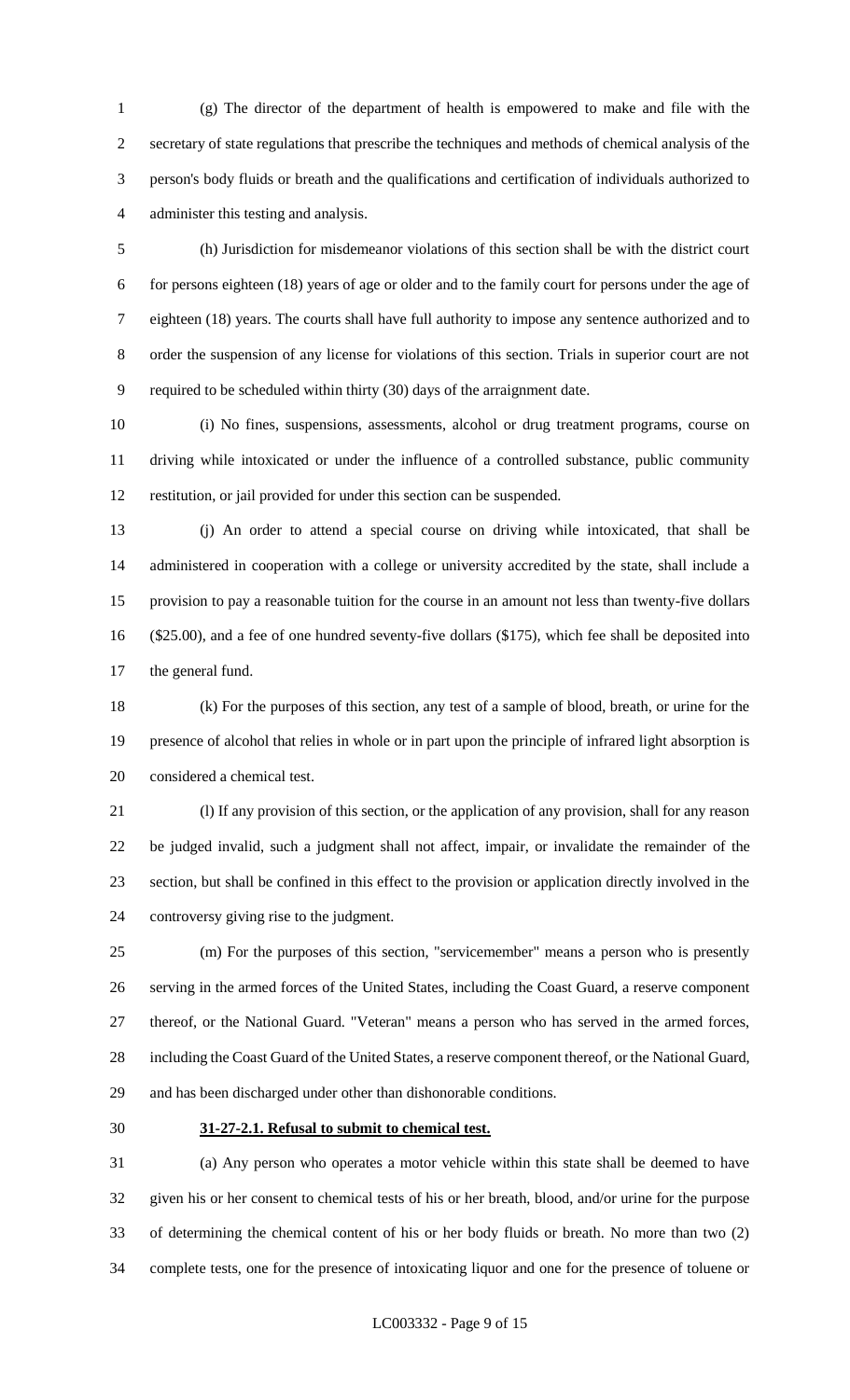any controlled substance, as defined in § 21-28-1.02, shall be administered at the direction of a law enforcement officer having reasonable grounds to believe the person to have been driving a motor vehicle within this state while under the influence of intoxicating liquor, toluene, or any controlled substance, as defined in chapter 28 of title 21, or any combination of these. The director of the department of health is empowered to make and file, with the secretary of state, regulations that prescribe the techniques and methods of chemical analysis of the person's body fluids or breath and the qualifications and certification of individuals authorized to administer the testing and analysis.

 (b) If a person, for religious or medical reasons, cannot be subjected to blood tests, the person may file an affidavit with the division of motor vehicles stating the reasons why he or she cannot be required to take blood tests and a notation to this effect shall be made on his or her license. If that person is asked to submit to chemical tests as provided under this chapter, the person shall only be required to submit to chemical tests of his or her breath or urine. When a person is requested to submit to blood tests, only a physician or registered nurse, or a medical technician certified under regulations promulgated by the director of the department of health, may withdraw blood for the purpose of determining the alcoholic content in it. This limitation shall not apply to the taking of breath or urine specimens. The person tested shall be permitted to have a physician of his or her own choosing, and at his or her own expense, administer chemical tests of his or her breath, blood, and/or urine in addition to the tests administered at the direction of a law enforcement officer. If a person, having been placed under arrest, refuses upon the request of a law enforcement officer to submit to the tests, as provided in § 31-27-2, none shall be given.

 (1) At the initial traffic tribunal appearance, the magistrate shall review the incident, action, and/or arrest reports submitted by the law enforcement officer to determine if there exists reasonable grounds to believe that the person had been driving a motor vehicle while under the influence of intoxicating liquor, toluene, or any controlled substance as defined in chapter 28 of title 21, or any combination thereof. The magistrate shall also determine if the person had been informed of the penalties incurred as a result of failing to submit to a chemical test as provided in this section and that the person had been informed of the implied consent notice contained in subsection (c)(10) of this section. For the purpose of this subsection only, "driving a motor vehicle while under the influence of any controlled substance as defined in chapter 28 of title 21" shall be indicated by the presence or aroma of a controlled substance on or about the person or vehicle of the individual refusing the chemical test or other reliable indicia or articulable conditions that the person was impaired due to their intake of a controlled substance.

 (2) If the magistrate determines that subsection (b)(1) of this section has been satisfied they shall promptly order that the person's operator's license or privilege to operate a motor vehicle in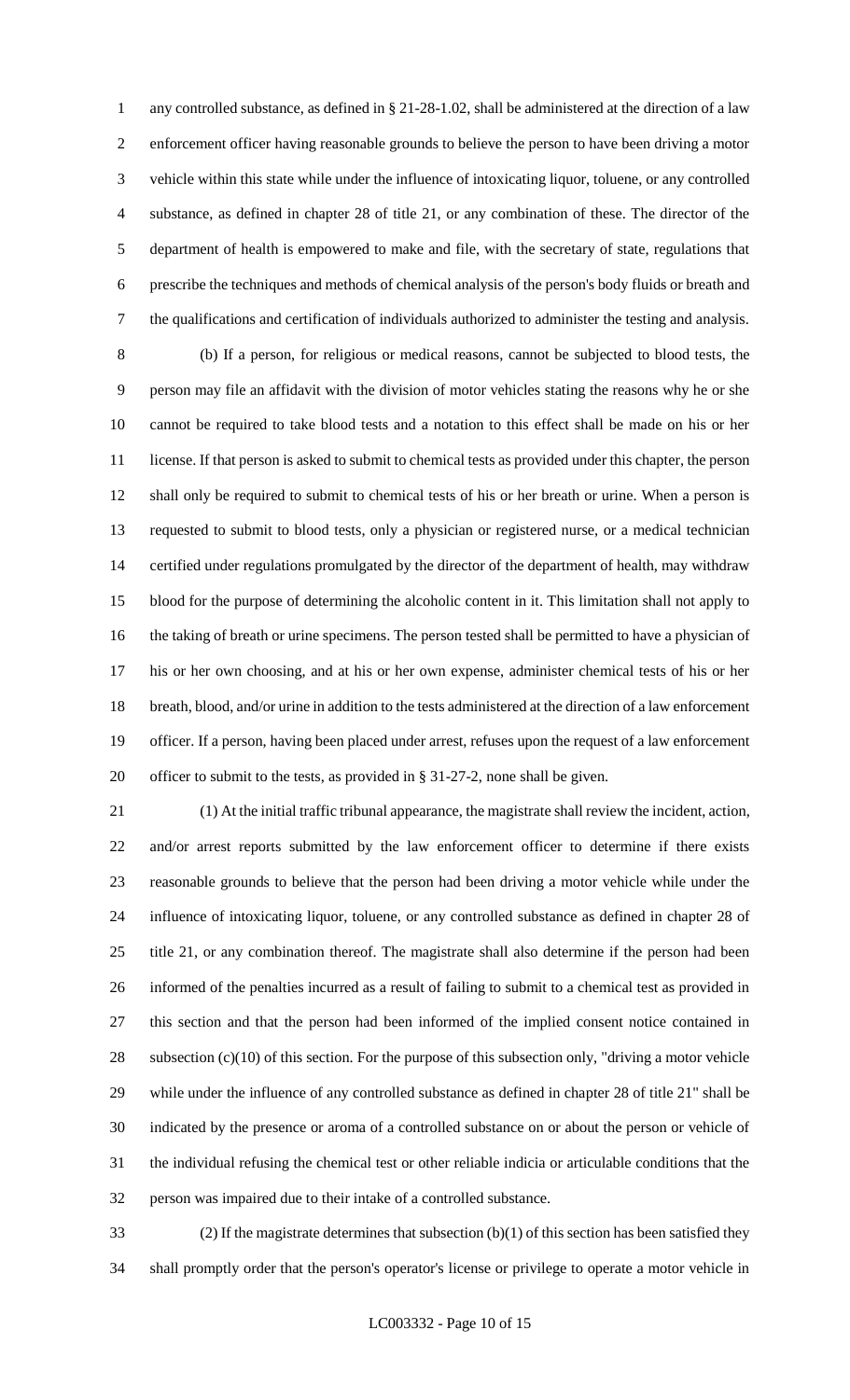this state be immediately suspended. Said suspension shall be subject to the hardship provisions enumerated in § 31-27-2.8.

 (c) A traffic tribunal judge or magistrate, or a district court judge or magistrate, pursuant to the terms of subsection (d) of this section, shall order as follows:

 (1) Impose, for the first violation, a fine in the amount of two hundred dollars (\$200) to five hundred dollars (\$500) and shall order the person to perform ten (10) to sixty (60) hours of public community restitution. The person's driving license in this state shall be suspended for a period of six (6) months to one year. The traffic tribunal judge or magistrate shall require attendance at a special course on driving while intoxicated or under the influence of a controlled substance and/or alcohol or drug treatment for the individual. The traffic tribunal judge or magistrate may prohibit that person from operating a motor vehicle that is not equipped with an ignition interlock system and/or blood and urine testing as provided in § 31-27-2.8.

13 (2) Every person convicted of a second violation within a *five-year* (5) ten-year (10) period, except with respect to cases of refusal to submit to a blood test, shall be guilty of a misdemeanor; shall be imprisoned for not more than six (6) months; shall pay a fine in the amount of six hundred 16 dollars (\$600) to one thousand dollars (\$1,000); perform sixty (60) to one hundred (100) hours of public community restitution; and the person's driving license in this state shall be suspended for a period of one year to two (2) years. The judge or magistrate shall require alcohol and/or drug treatment for the individual. The sentencing judge or magistrate shall prohibit that person from operating a motor vehicle that is not equipped with an ignition interlock system and/or blood and urine testing as provided in § 31-27-2.8.

22 (3) Every person convicted for a third or subsequent violation within a five-year (5) ten- year (10) period, except with respect to cases of refusal to submit to a blood test, shall be guilty of a misdemeanor; and shall be imprisoned for not more than one year; fined eight hundred dollars (\$800) to one thousand dollars (\$1,000); shall perform not less than one hundred (100) hours of public community restitution; and the person's operator's license in this state shall be suspended for a period of two (2) years to five (5) years. The sentencing judge or magistrate shall prohibit that person from operating a motor vehicle that is not equipped with an ignition interlock system and/or blood and urine testing as provided in § 31-27-2.8. The judge or magistrate shall require alcohol or drug treatment for the individual. Provided, that prior to the reinstatement of a license to a person charged with a third or subsequent violation within a three-year (3) period, a hearing shall be held before a judge or magistrate. At the hearing, the judge or magistrate shall review the person's driving record, his or her employment history, family background, and any other pertinent factors that would indicate that the person has demonstrated behavior that warrants the reinstatement of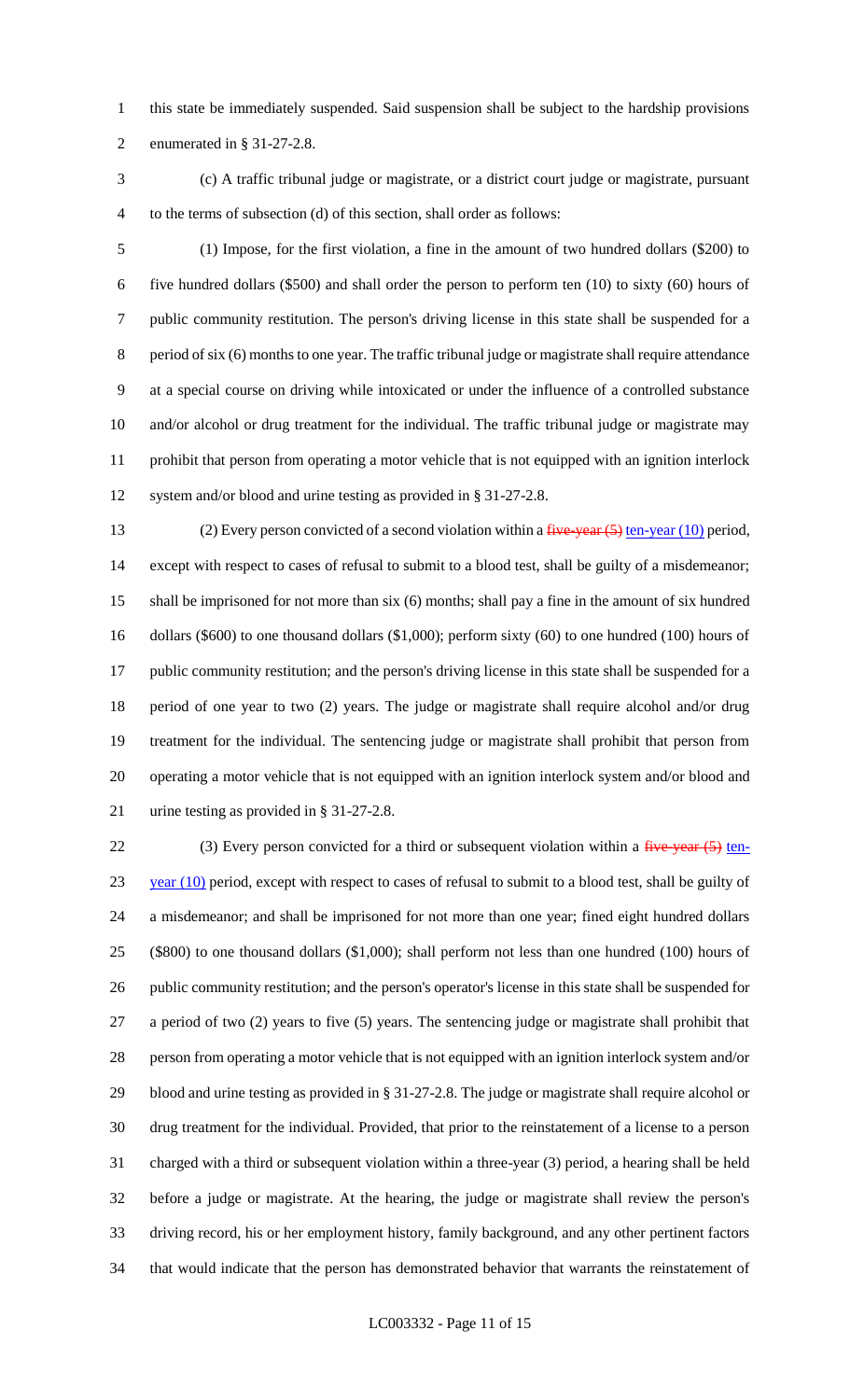his or her license.

2 (4) For a second violation within a  $five-year (5) ten-year (10) period with respect to a case$  of a refusal to submit to a blood test, a fine in the amount of six hundred dollars (\$600) to one thousand dollars (\$1,000); the person shall perform sixty (60) to one hundred (100) hours of public community restitution; and the person's driving license in this state shall be suspended for a period of two (2) years. The judicial officer shall require alcohol and/or drug treatment for the individual. The sentencing judicial officer shall prohibit that person from operating a motor vehicle that is not equipped with an ignition interlock system as provided in § 31-27-2.8. Such a violation with respect to refusal to submit to a chemical blood test shall be a civil offense.

10 (5) For a third or subsequent violation within a  $f^2$  ive year  $(5)$  ten-year (10) period with respect to a case of a refusal to submit to a blood test, a fine in the amount of eight hundred dollars (\$800) to one thousand dollars (\$1,000); the person shall perform not less than one hundred (100) hours of public community restitution; and the person's driving license in this state shall be suspended for a period of two (2) to five (5) years. The sentencing judicial officer shall prohibit that person from operating a motor vehicle that is not equipped with an ignition interlock system as provided in § 31-27-2.8. The judicial officer shall require alcohol and/or drug treatment for the individual. Such a violation with respect to refusal to submit to a chemical test of blood shall be a civil offense. Provided, that prior to the reinstatement of a license to a person charged with a third or subsequent violation within a three-year (3) period, a hearing shall be held before a judicial officer. At the hearing, the judicial officer shall review the person's driving record, his or her employment history, family background, and any other pertinent factors that would indicate that the person has demonstrated behavior that warrants the reinstatement of their license.

 (6) For purposes of determining the period of license suspension, a prior violation shall constitute any charge brought and sustained under the provisions of this section or § 31-27-2.

 (7) In addition to any other fines, a highway safety assessment of five hundred dollars (\$500) shall be paid by any person found in violation of this section, the assessment to be deposited into the general fund. The assessment provided for by this subsection shall be collected from a violator before any other fines authorized by this section.

 (8) In addition to any other fines and highway safety assessments, a two-hundred-dollar (\$200) assessment shall be paid by any person found in violation of this section to support the department of health's chemical testing programs outlined in §§ 31-27-2(f) and 31-27-2(g), that shall be deposited as general revenues, not restricted receipts.

 (9) No fines, suspensions, assessments, alcohol or drug treatment programs, course on driving while intoxicated or under the influence of a controlled substance, or public community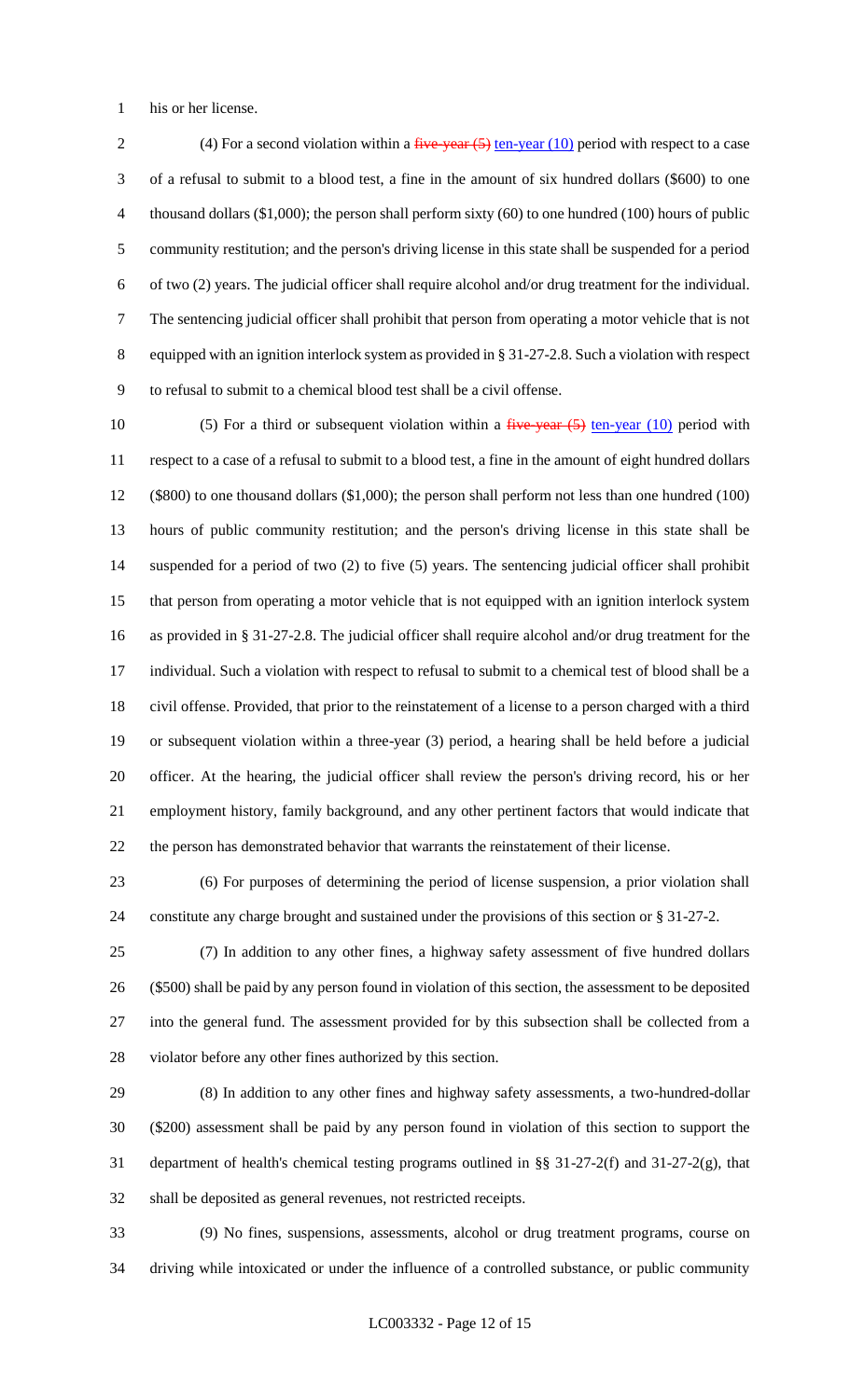restitution provided for under this section can be suspended.

 (10) Implied consent notice for persons eighteen (18) years of age or older: "Rhode Island law requires you to submit to a chemical test of your blood, breath, or urine for the purpose of determining the chemical content of your body fluids or breath. If you refuse this testing, certain penalties can be imposed and include the following: for a first offense, your Rhode Island driver's license or privilege to operate a motor vehicle in this state can be suspended for six (6) months to one year or modified to permit operation in connection with an ignition interlock device for a period specified by law; a fine from two hundred dollars (\$200) to five hundred dollars (\$500) can be imposed; and you can be ordered to perform ten (10) to sixty (60) hours of community service and attend a special course on driving while intoxicated or under the influence of a controlled substance and/or alcohol or drug treatment. If you have had one or more previous offenses within the past five (5) years, your refusal to submit to a chemical test of breath or urine at this time can have criminal penalties, including incarceration up to six (6) months for a second offense and up to one year for a third or subsequent offense, and can carry increased license suspension or ignition interlock period, fines, and community service. All violators shall pay a five hundred dollar (\$500) highway safety assessment fee, a two hundred dollar (\$200) department of health chemical testing programs assessment fee, and a license reinstatement fee. Refusal to submit to a chemical test of blood shall not subject you to criminal penalties for the refusal itself, but if you have one or more previous offenses other civil penalties may increase. You have the right to be examined at your own expense by a physician selected by you. If you submit to a chemical test at this time, you have the right to have an additional chemical test performed at your own expense. You will be afforded a reasonable opportunity to exercise these rights. Access to a telephone will be made available for you to make those arrangements. You may now use a telephone."

 Use of this implied consent notice shall serve as evidence that a person's consent to a chemical test is valid in a prosecution involving driving under the influence of liquor, controlled substances, and/or drugs.

 (d) Upon suspending or refusing to issue a license or permit as provided in subsection (a), the traffic tribunal or district court shall immediately notify the person involved in writing, and upon his or her request, within fifteen (15) days, afford the person an opportunity for a hearing as early as practical upon receipt of a request in writing. Upon a hearing, the judge may administer oaths and may issue subpoenas for the attendance of witnesses and the production of relevant books and papers. If the judge finds after the hearing that:

 (1) The law enforcement officer making the sworn report had reasonable grounds to believe that the arrested person had been driving a motor vehicle within this state while under the influence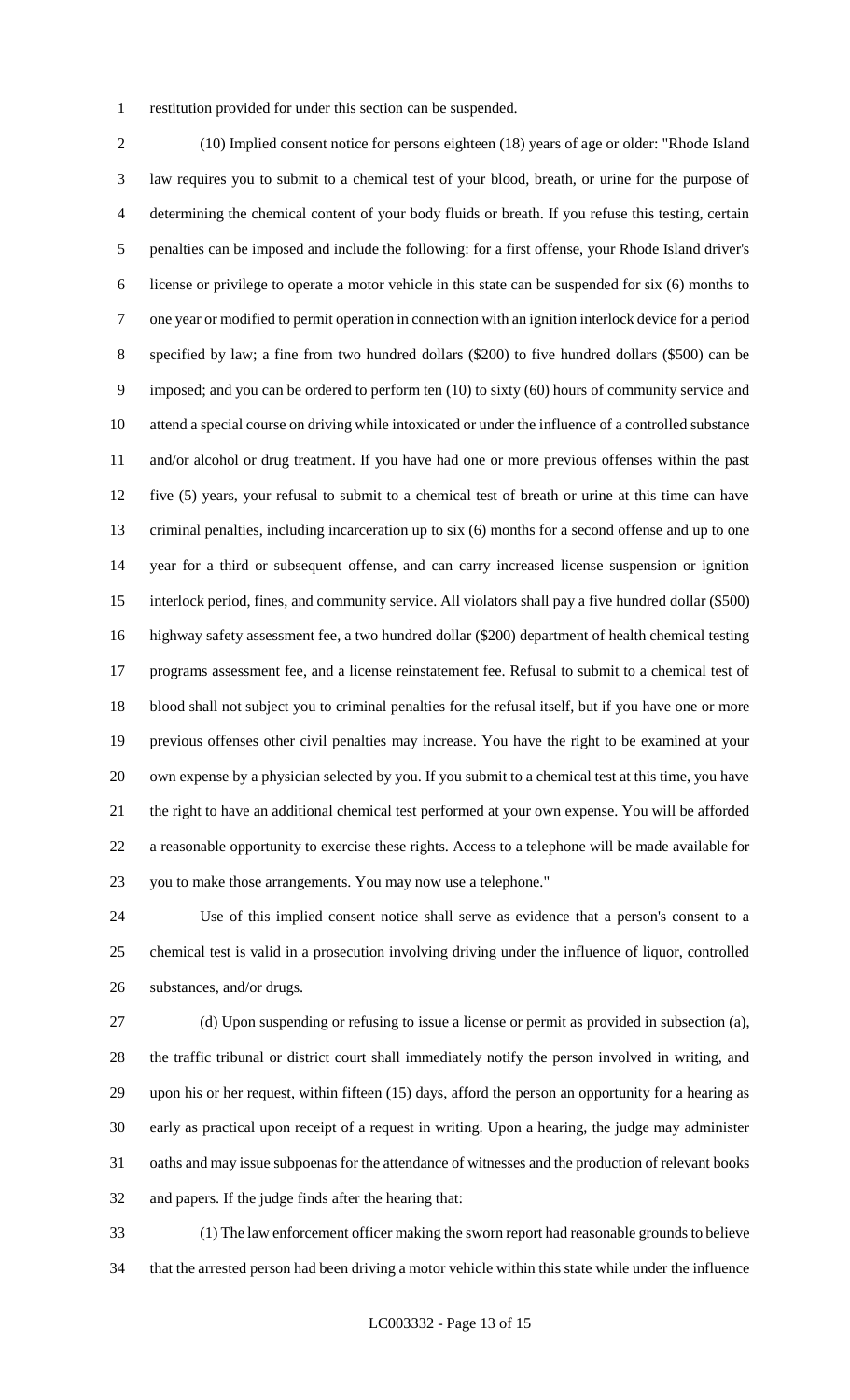- of intoxicating liquor, toluene, or any controlled substance, as defined in chapter 28 of title 21, or
- any combination of these;
- (2) The person, while under arrest, refused to submit to the tests upon the request of a law enforcement officer;
- (3) The person had been informed of his or her rights in accordance with § 31-27-3; and (4) The person had been informed of the penalties incurred as a result of noncompliance with this section, the judge shall sustain the violation. The judge shall then impose the penalties set forth in subsection (c) of this section. Action by the judge must be taken within seven (7) days after the hearing or it shall be presumed that the judge has refused to issue his or her order of suspension. (e) For the purposes of this section, any test of a sample of blood, breath, or urine for the presence of alcohol that relies, in whole or in part, upon the principle of infrared light absorption is considered a chemical test. (f) If any provision of this section, or the application of any provision, shall, for any reason, be judged invalid, the judgment shall not affect, impair, or invalidate the remainder of the section,

 but shall be confined in this effect to the provisions or application directly involved in the controversy giving rise to the judgment.

SECTION 3. This act shall take effect upon passage.

#### ======== LC003332 ========